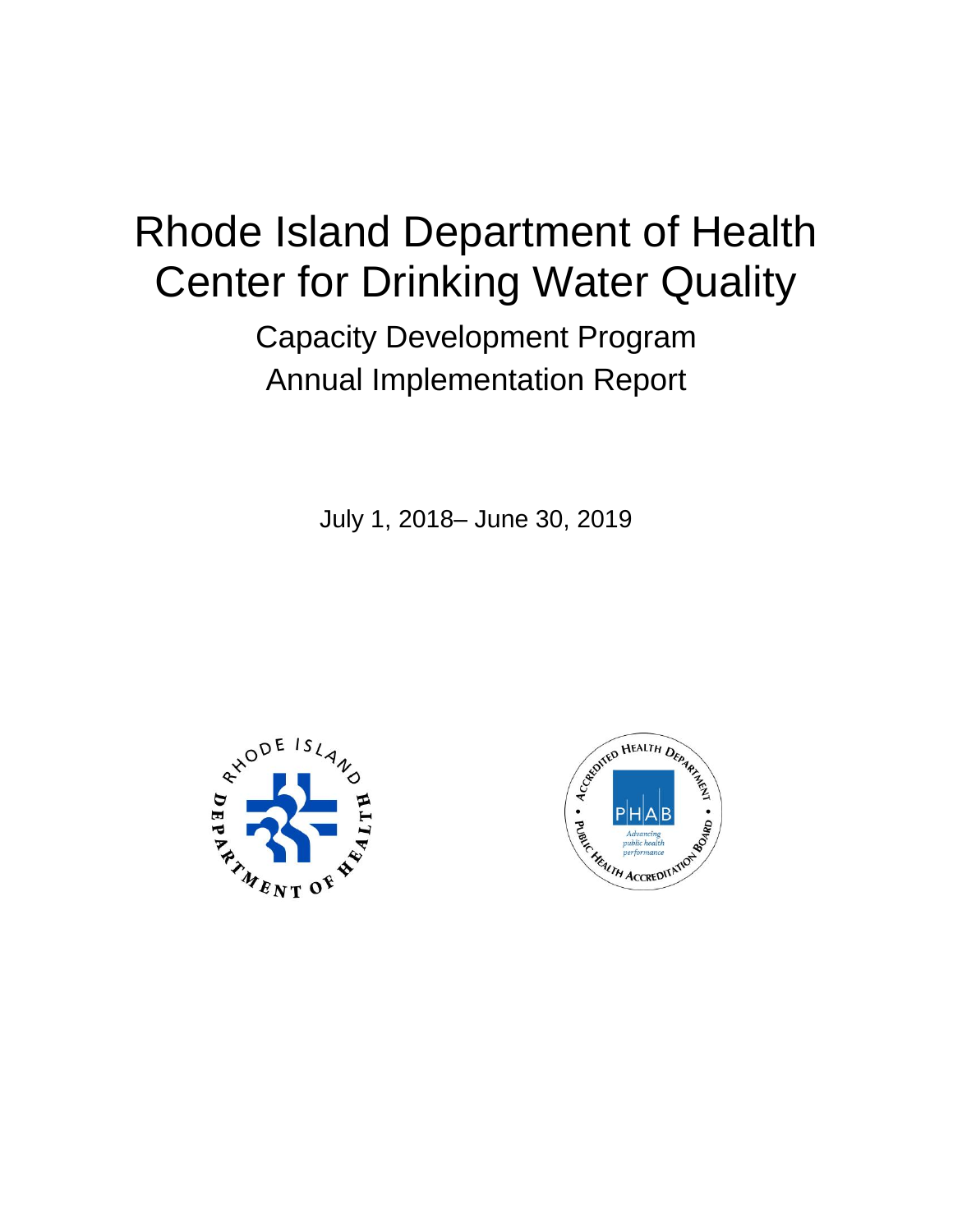# **Table of Contents**

| Capacity Development and Drinking Water State Revolving Fund (DWSRF) 11 |  |
|-------------------------------------------------------------------------|--|
|                                                                         |  |
|                                                                         |  |
|                                                                         |  |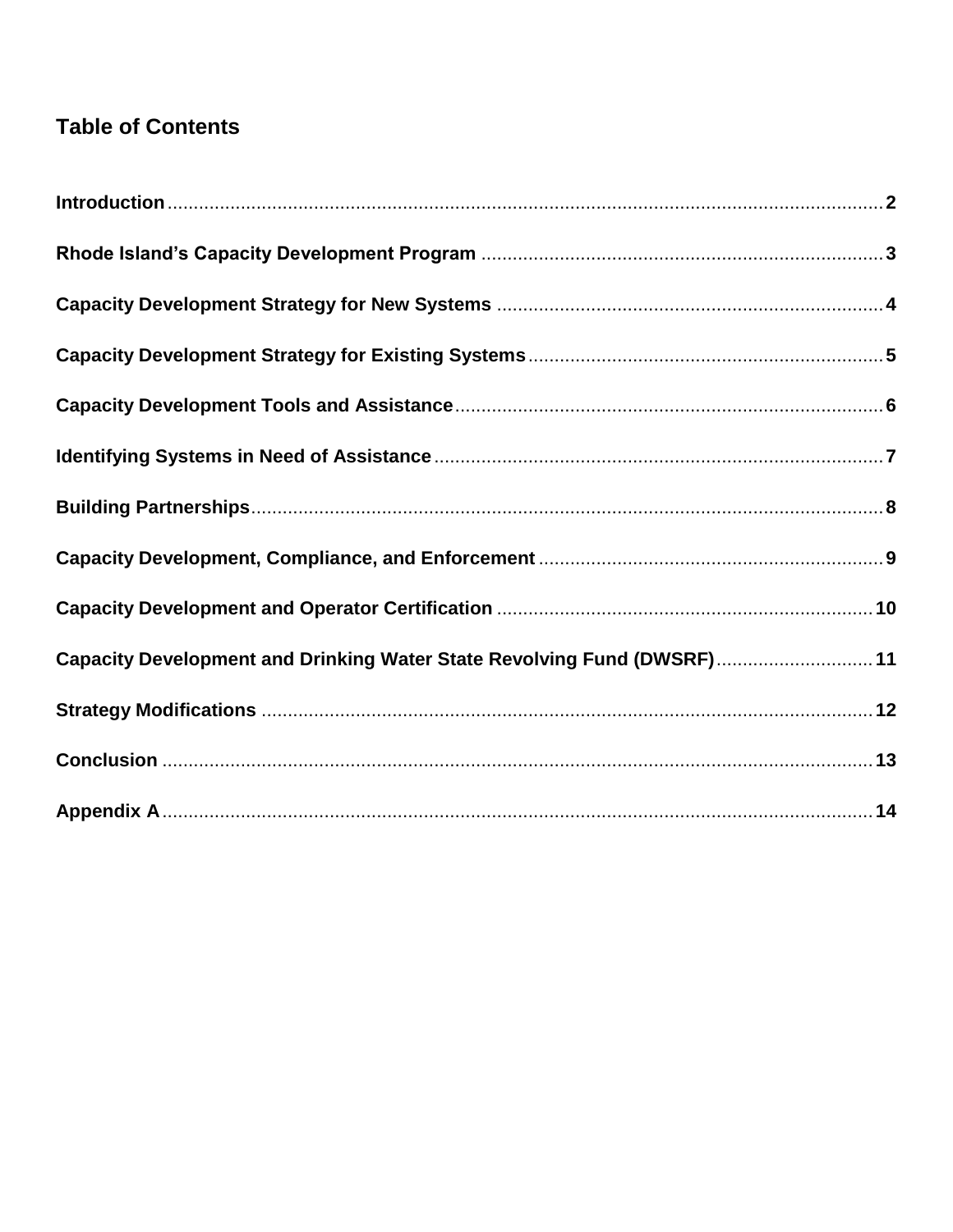#### **Introduction**

The Rhode Island Department of Health, Center for Drinking Water Quality (RIDOH) is pleased to submit its 2018 Capacity Development Annual Program Implementation Report. This report is required by Section 1420 of the 1996 Amendments to the Safe Drinking Water Act (SDWA) and to maintain compliance with requirements of the Environmental Protection Agency (EPA) Drinking Water Revolving Loan Fund Capitalization Grant. The report covers the period of July 2018 through June 2019 and is presented annually to the EPA – Region I. Copies are available on the state Department of Health website or by contacting [melissa.orpentuz@health.ri.gov.](mailto:melissa.orpentuz@health.ri.gov)

The Public Water System Supervision Program (PWSS) is an essential component of the Rhode Island Department of Health's (RIDOH) mission to prevent disease and promote public health. Since 1976 the EPA has annually received a Congressional appropriation under section 1443(a) of the Safe Drinking Water Act to assist states, territories, and tribes in carrying out their PWSS programs.

In Rhode Island, RIDOH has been delegated primary enforcement responsibility (Primacy) for the PWSS program. In partnership with the Rhode Island Infrastructure Bank, RIDOH applies for and receives an annual capitalization grant. This grant allows RIDOH to develop and implement the PWSS program to adequately enforce the requirements of the SDWA and ensure that water systems comply with national primary drinking water regulations.

#### **Key activities carried out under the PWSS program include:**

- Developing and maintaining state drinking water regulations;
- Developing and maintaining an inventory of public water systems throughout the state;
- Developing and maintaining a database to house compliance information on public water systems;
- Conducting sanitary survey inspections;
- Reviewing plans and specifications;
- Providing technical assistance to managers and operators;
- Maintaining a program to ensure that consumers are regularly informed about the quality of the water they receive; and
- Certifying laboratories to analyze drinking water to determine compliance with regulations.

States use capacity development to efficiently target the technical, financial, and managerial needs of public water systems and then directly address those needs through specific activities that help systems enter and obtain and maintain compliance.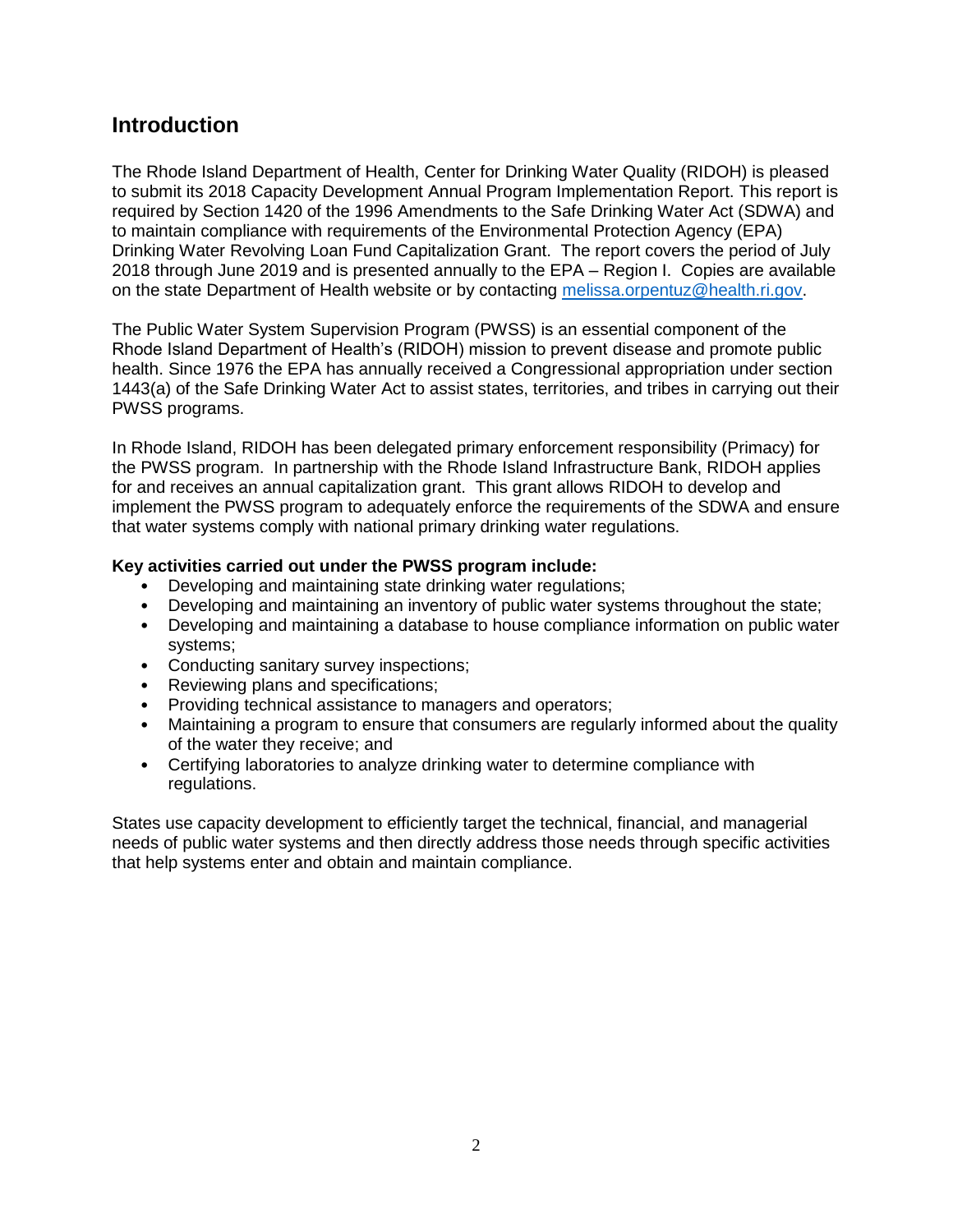#### **Rhode Island's Capacity Development Program**

#### **The Safe Drinking Water Act includes the following capacity development provisions:**

- 1. New community water systems (CWS) and non-transient non-community (NTNC) water systems that begin operation after October 1, 1999 must first demonstrate capacity;
- 2. Public water systems that lack adequate capacity are prohibited from receiving assistance from the Drinking Water State Revolving Loan Fund (DWSRF) unless assistance is directly related to improving the system's technical, managerial, or financial capacity; and
- 3. States must develop and implement a strategy to assist public water systems in acquiring and maintaining adequate capacity.

The State of Rhode Island implemented the activities discussed in this report in accordance with Section 1420(c) of the Safe Drinking Water Act. Neither the State's legal authority to implement the new systems program or the control points have been modified during the reporting period.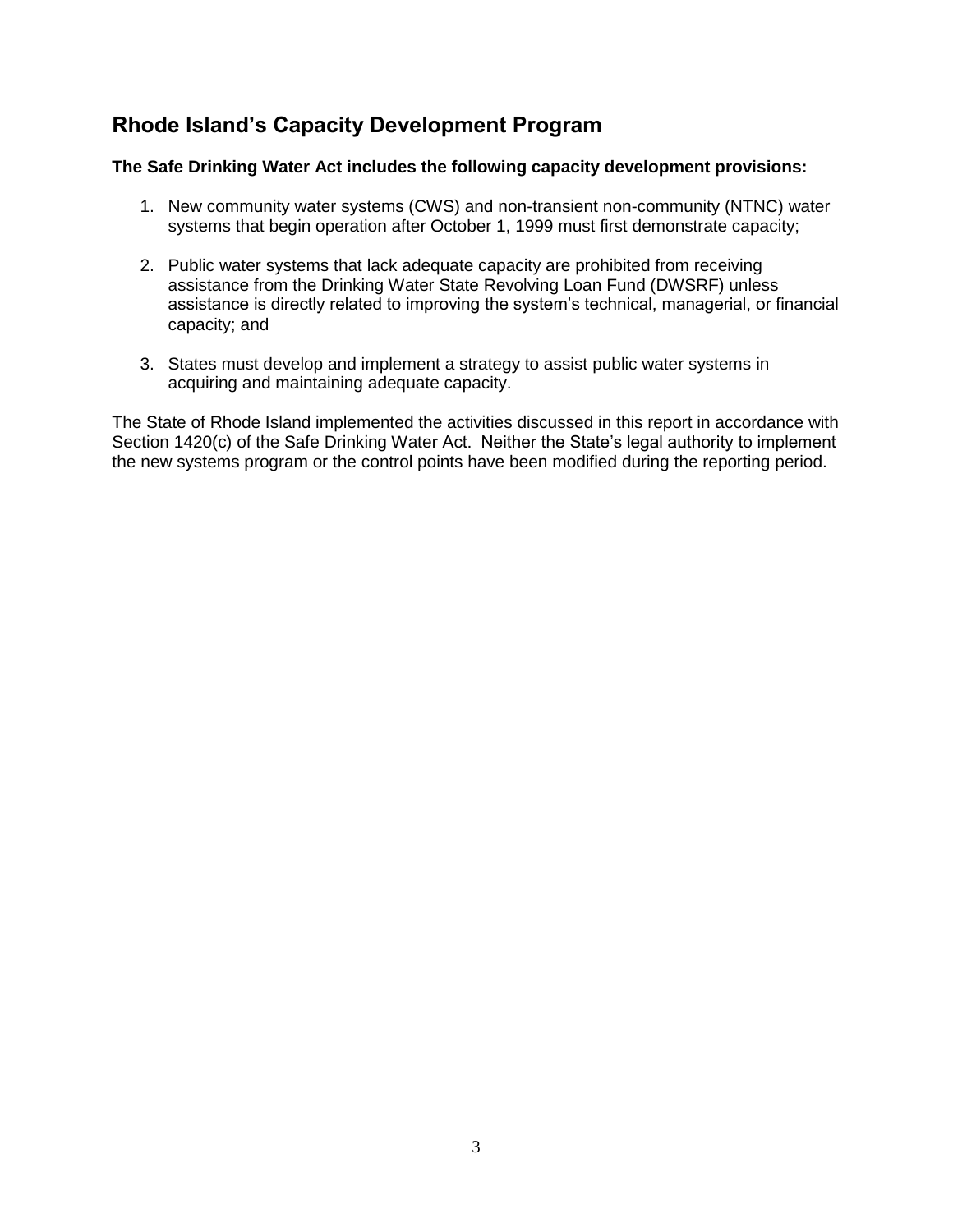#### **Capacity Development Strategy for New Systems**

New systems must have sufficient capacity to meet national primary drinking water regulations (NPDWR) as a requisite to becoming licensed as a water supplier in Rhode Island. A listing of new community and non-transient, non-community water systems licensed to operate within the past three state fiscal periods (July 1, 2016 – June 30, 2019) is provided in Appendix A on page 14.

Rhode Island uses the EPA Enforcement Targeting Tool (ETT) as one indicator for assessing a system's lack of the capacities required for sustainability. Based on the ETT method for calculation of enforcement priority points, no new systems were determined to be in significant non-compliance with drinking water standards related to federally regulated contaminants during this reporting period.

Program staff continuously monitor new systems and offer assistance when appropriate or when requested by system personnel. Two of the seven new systems received violations during this three-year period, both of which were related to failure to monitor (one for coliform and the second for disinfection by-products).

In October 2018, DWQ implemented a new regulatory requirement that new system representatives must attend an in-person meeting prior to final approval and initial operations that provides the opportunity to meet with rule managers and subject matter experts to ensure that they understand the obligations of owning a PWS.

In-person meetings were implemented and capacity development continues to work closely with all DWQ staff to develop and complete supporting documentation and resources to assist systems in achieving and maintaining compliance.

During the reporting period, one system (St. Elizabeth's Manor, #RI2980478) attended a required new PWS meeting.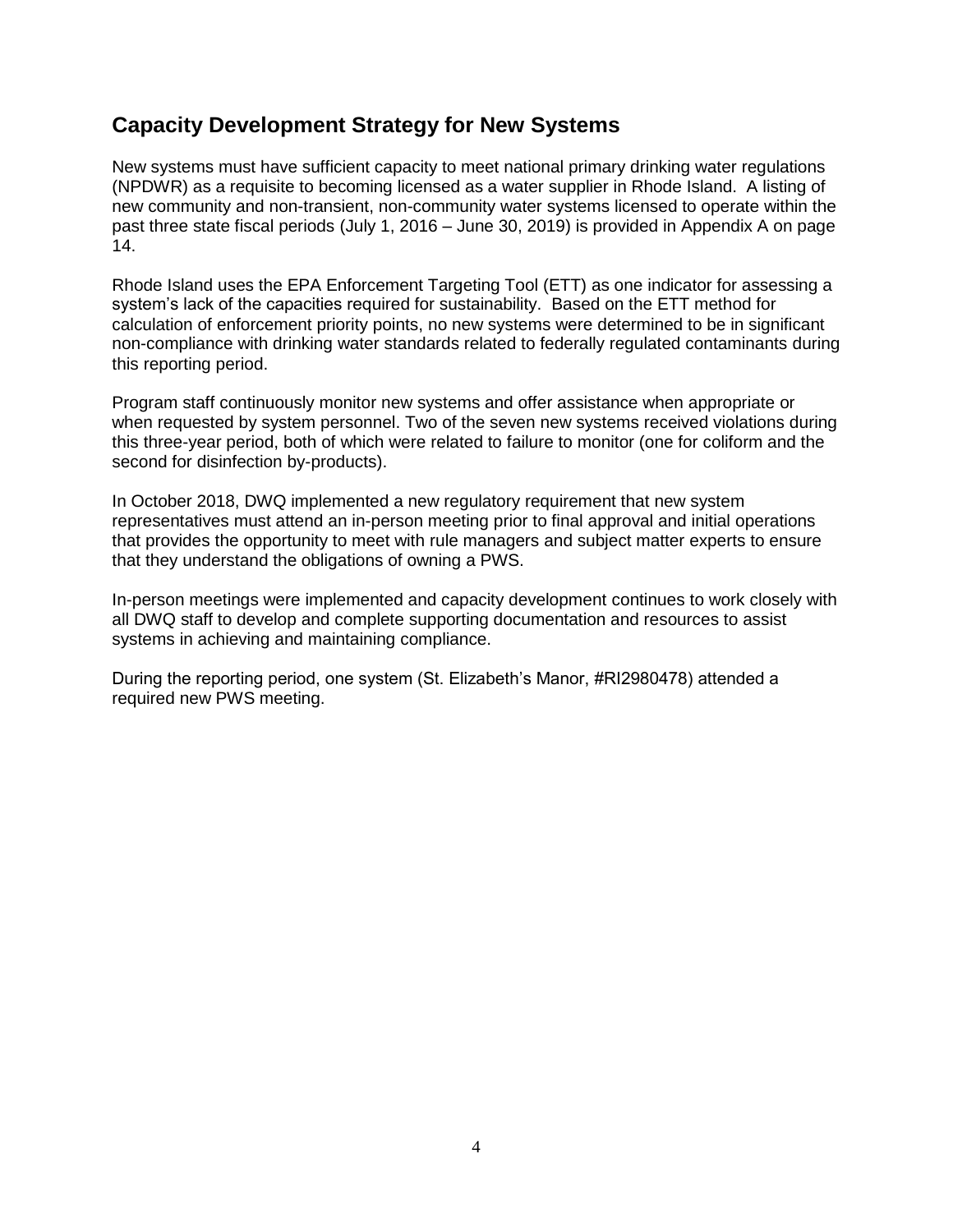#### **Capacity Development Strategy for Existing Systems**

Rhode Island's public drinking water systems face a wide array of challenges in meeting the standards enforced under the PWSS program. To assist existing water utilities, RIDOH maintains a Capacity Development Strategy. Capacity enables public water system personnel to plan for and provide water that is safe to drink today and into the future while consistently complying with the statutory and regulatory requirements of the Safe Drinking Water Act.

The three major components of capacity identified in the 1996 Amendments to the Safe Drinking Water Act are:

- **Technical Capacity** the ability of water system staff to operate and maintain infrastructure;
- **Managerial Capacity** the expertise required of the system personnel to administer the system's overall operations; and
- **Financial Capacity** the resources and fiscal management that support the cost of operating a water utility.

The strategy includes identifying methods for targeting assistance and intervention to proactively help systems comply with drinking water regulations.

This is accomplished through the development of contracts, services, and tools that take into consideration the abilities of water system personnel, the expertise of industry service providers, and the experience of RIDOH staff, to develop partnerships that provide wide-ranging services to the owners and operators of public water systems to help achieve sustainable operations over time.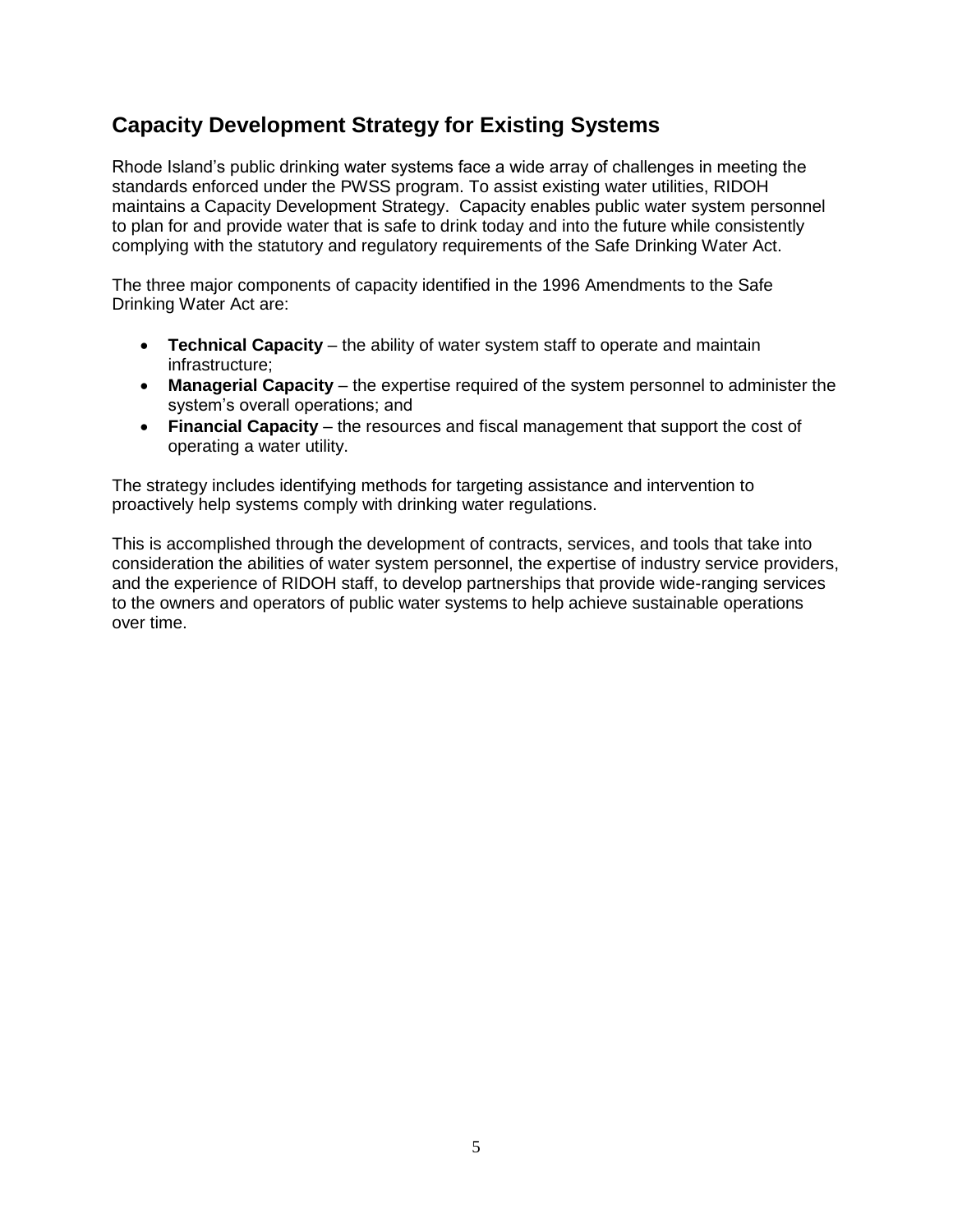#### **Capacity Development Tools and Assistance**

These services and tools include training initiatives which are included in RIDOH's work plan and are funded through DWSRF set-asides.

The term capacity development gained prominence in the 1990s, in part due to the growing realization that providing technical solutions and/or funding are not sufficient in themselves to address most development challenges. This led to a renewed focus on the underlying human and organizational capabilities that need to be strengthened, through working more closely with the individuals, organizations and communities that were the intended beneficiaries of development support to drive sustainability.

During the reporting period, RIDOH engaged with partner organizations and executed its internal strategy to enhance system sustainability, provide systems with critical tools and resources, and strengthen operator knowledge and skills. RIDOH awarded and initiated a new contract to provide financial and managerial training to any small system receiving SRF funding. RIDOH also expanded the eligibility for its Facilities Improvement Plan (FIP) contract to include nonprofit transient systems to better align with SRF funding eligibility.

| <b>Vendor</b>                                          | <b>Service</b>                                                                                         | <b>Outcomes</b>                                                       |
|--------------------------------------------------------|--------------------------------------------------------------------------------------------------------|-----------------------------------------------------------------------|
| <b>Global Environmental</b><br><b>Consulting (GEC)</b> | Consumer confidence reports for<br>systems serving 10K or fewer                                        | 77 reports                                                            |
| <b>Northeast Water Solutions, Inc.</b>                 | Facilities Improvement Plans for C<br>+ nonprofit NTNC + nonprofit TNC<br>systems serving 10K or fewer | 3 systems received<br>services                                        |
| <b>Northeast Water Solutions, Inc.</b>                 | Engineering services for C +<br>nonprofit NTNC + nonprofit TNC<br>systems serving 10K or fewer         | 5 systems received<br>services                                        |
| <b>New England Water Works</b><br><b>Association</b>   | Free operator training opportunities                                                                   | 534 training contact<br>hours delivered                               |
| <b>RCAP Solutions</b>                                  | Financial and managerial training<br>for small PWS receiving SRF funds                                 | Contract started<br>2/1/2019, services<br>initiated for one<br>system |

RIDOH also maintains a cooperative agreement with University of Rhode Island (URI) Cooperative Extension. Under this agreement, URI provides:

- technical assistance and outreach to municipal officials, water suppliers, and private drinking water well users on assessment results and local protection measures;
- outreach to professionals who play a role in public water supply protection; and
- resources to build audience capacity to adopt source water protection measures.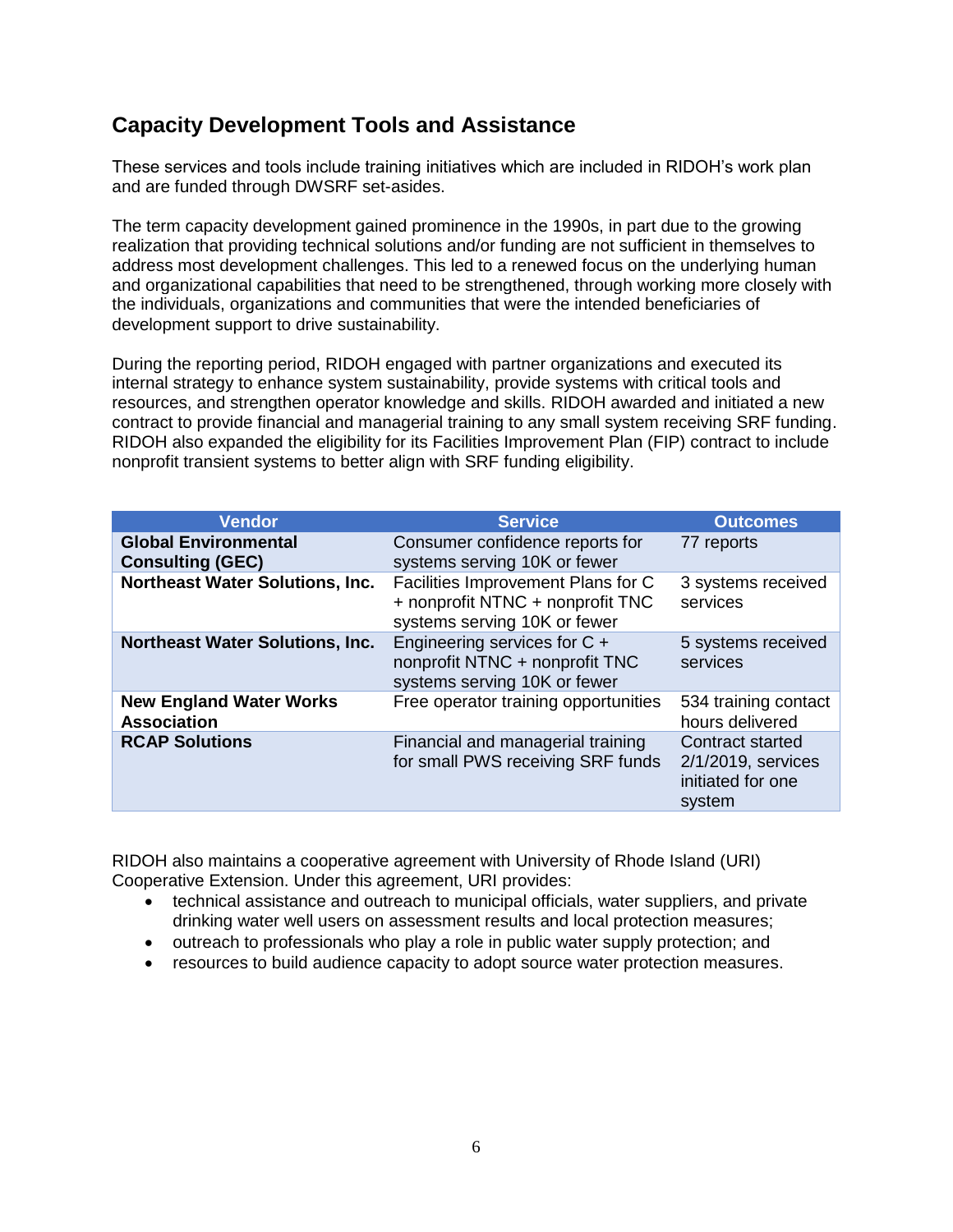#### **Identifying Systems in Need of Assistance**

RIDOH's public water system capacity development strategy includes a prioritization framework designed to identify systems in need of capacity assistance and provide proactive intervention.

Staff evaluates data from multiple sources to determine leading indicators that a system can benefit from technical, managerial, and financial capacity-building. They review compliance data, sanitary survey reports, Drinking Water State Revolving Fund-related documentation, quarterly enforcement targeting tool (ETT) reports, and annual licensing applications.

Staff also works closely with internal colleagues and external partners to establish productive information-sharing practices that support accelerated identification of systems in need. Upon hire of a dedicated capacity development program coordinator in August 2016, staff reinitiated communication channels across the department and initiated formal mechanisms through which to view capacity development from a multi-disciplinary perspective. RIDOH also hired an outreach specialist in February 2019 who is charged with creating documentation, guidance, and instructional materials that address system needs and support system personnel in increasing their knowledge of water system operations and management.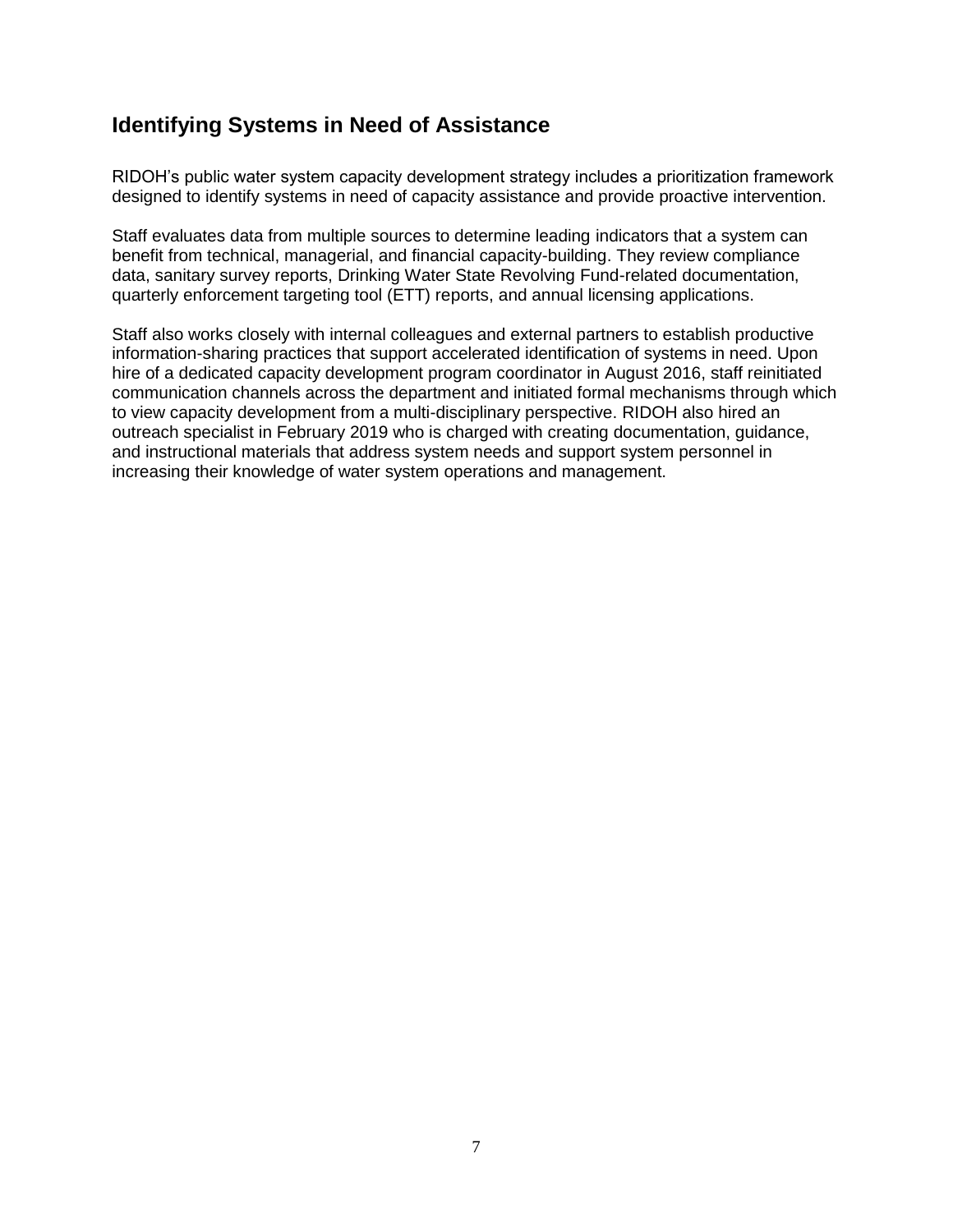## **Building Partnerships**

Changing perceptions and creating an understanding of water quality and quantity issues requires progressive and proactive rethinking of our partnerships and responsibilities. The Capacity Development program brings RIDOH's drinking water program functions together to partner with suppliers and consumers who all must play a role in assuring the capacity of new public water utilities and strengthening existing water system capabilities.

RIDOH's Public Water System Capacity Development Program has begun to meet this challenge by implementing a set of documents and resources to assist systems with common challenges and obstacles.

Documentation developed during this reporting period includes:

- Obtaining and Maintaining a Drinking Water Operator License (web content)
- Operator Certification Eligibility Infographic
- Installing a Raw Water Sample Tap
- Consumer Confidence Report (CCR) Completion Guidance
- Emergency Information for PWS (web content)
- Emergency Information for Consumers (web content)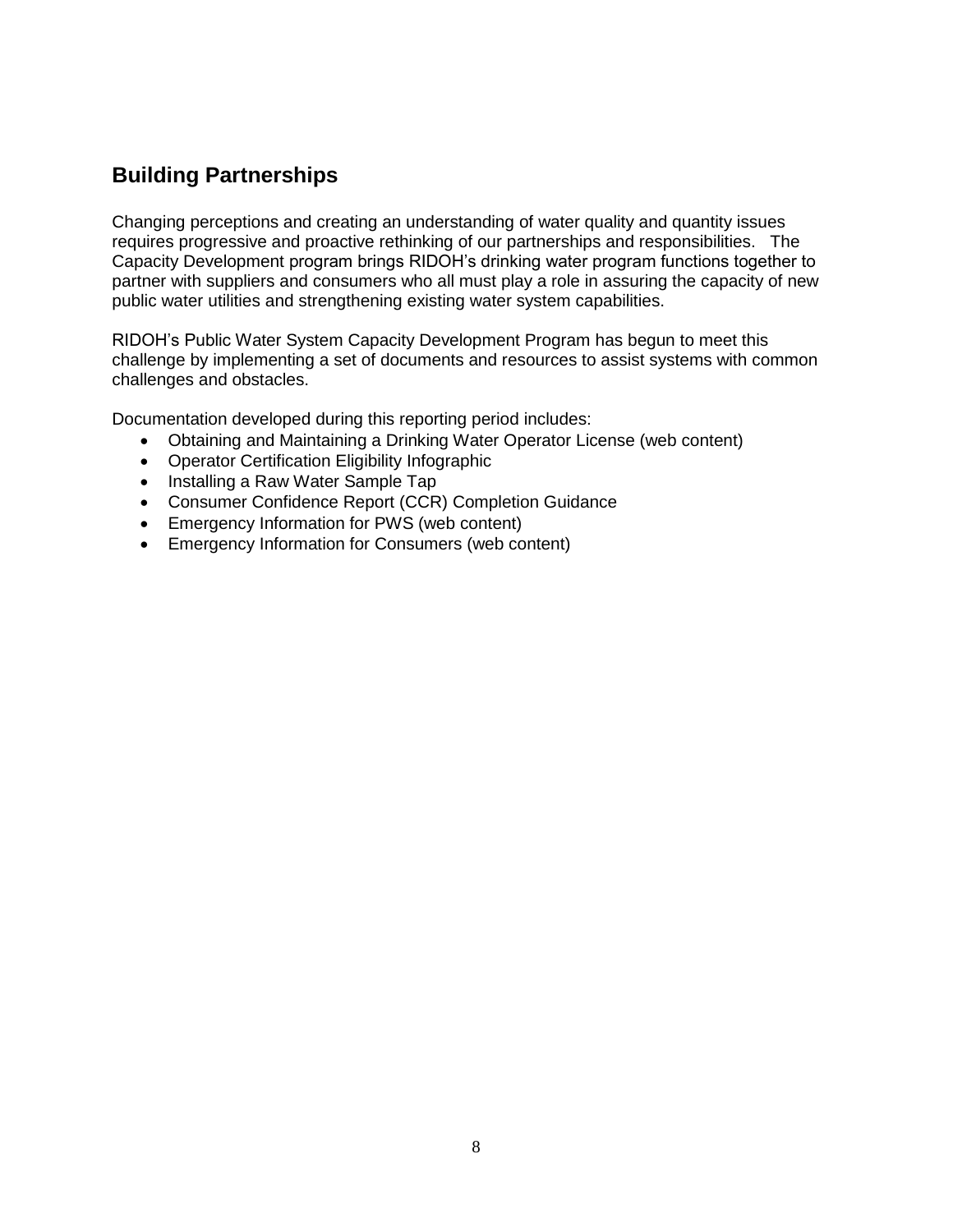### **Capacity Development, Compliance, and Enforcement**

By partnering with compliance and enforcement staff, we have been successful in assisting not only smaller utilities such as schools, factories, restaurants, and day care centers that maintain their own water supply, but also major municipal water systems.

The Center for Drinking Water Quality regulates 481 public water suppliers. The assistance provided through our capacity development and compliance partnership includes:

- Prioritization of need based upon compliance history;
- On-site technical assistance and one-on-one trouble shooting to aid in the return-tocompliance;
- Assistance developing water system best practices and standard operating procedures;
- Guidance documents and fact sheets designed to reinforce regulatory requirements and educate new system owners and staff; and

Capacity development staff attend DWQ's weekly compliance meeting in which all open enforcement actions and sanitary survey findings are reviewed by a cross-functional team. This team is comprised of representation from compliance, inspections, and engineering and has proven to be an invaluable mechanism through which to identify potential areas for capacity development intervention and support.

The performance of the State's public drinking water systems during 2018, based on compliance with water quality criteria requirements in the Safe Drinking Water Act, is evaluated and compared to previous years. This evaluation is assessed using a "performance indicator" value. This value is determined by calculating the days each water system is in compliance with all maximum contaminant levels (MCLs) and treatment techniques, and the population the system serves, and comparing this to the number of days the system is serving that population. An indicator value of 1.0 would indicate that all public water systems were in compliance with MCL and treatment technique requirements for the entire year. During 2018 this indicator was 0.948.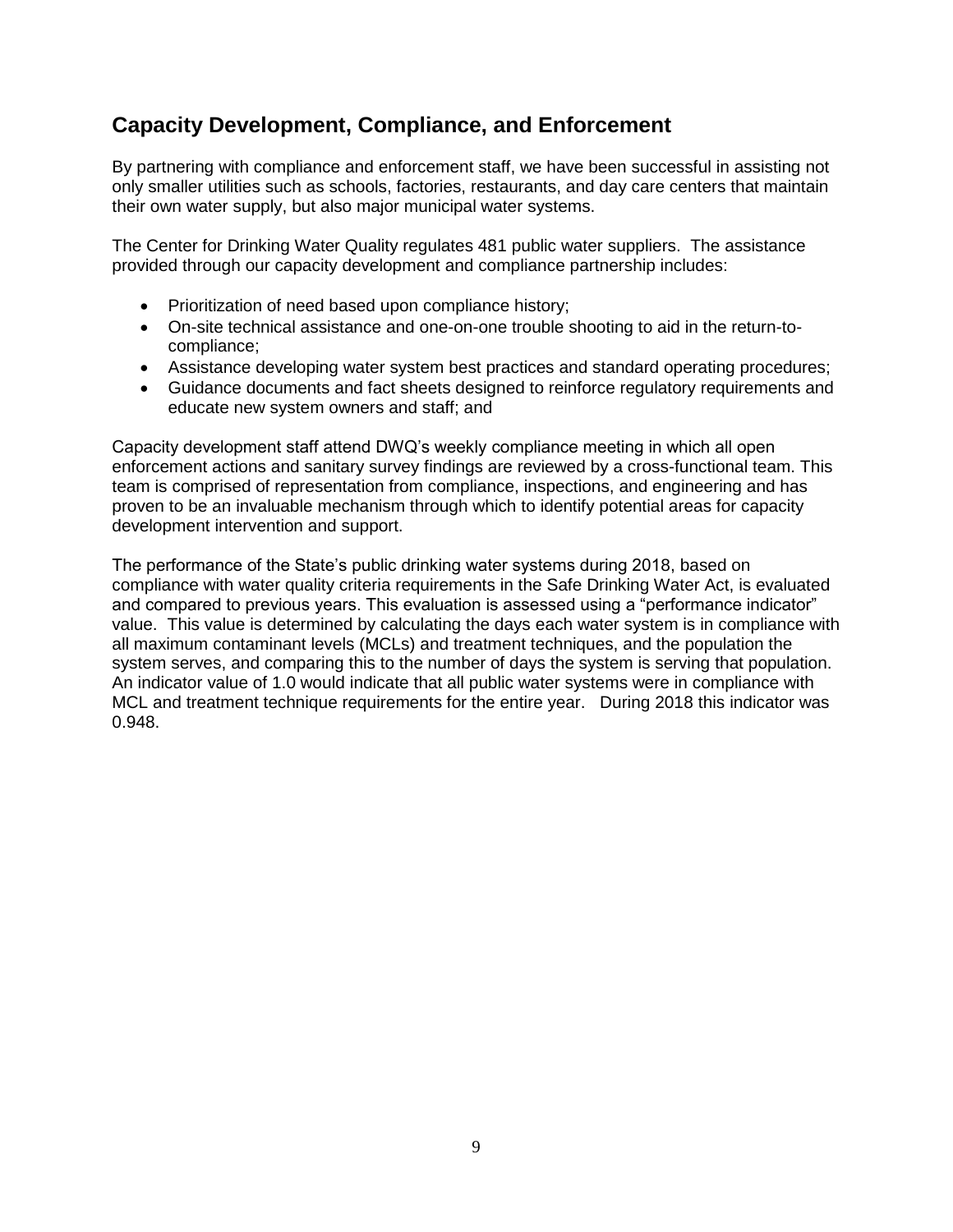#### **Capacity Development and Operator Certification**

Ensuring a competent workforce is a key element in the protection of public health and the provision of safe drinking water. Individuals who operate public water supply treatment and distribution systems must be certified and licensed by RIDOH. Once licensed, operators adhere to continuing education and experience requirements prior to license renewal or upgrade. There are approximately 720 licenses for treatment and distribution operators issued in the State, with some individuals holding multiple licenses and certifications.

Operator training initiatives are included in RIDOH's work plan and are funded through DWSRF set-asides. We ensure adequate training opportunities for new and recertifying operators through a board review and approval process of qualified course providers.

During the reporting period, NEWWA delivered ten trainings and granted a total of 534 contact hours. The program selected topics to address compliance issues, violation trends, and small PWS compliance including:

- Sanitary Survey Preparation and Follow-Up Compliance
- Sound Procedures for Drinking Water Sampling,
- **Pumps and Pumping Overview,**
- **Ethics and Water System Operations, and**
- Hands-On Disinfection with Chlorine

RIDOH does not directly reimburse operators for expenses related to training and exams. These learning opportunities are free of charge and open to all operators while targeting those from small public water systems.

There are ninety-one (91) community and eight-three (83) non-transient, non-community public water systems that are required to comply with the state's operator certification rules and regulations. The state has classified all of these systems for distribution and/or treatment. Presently all are under the supervision of a certified operator.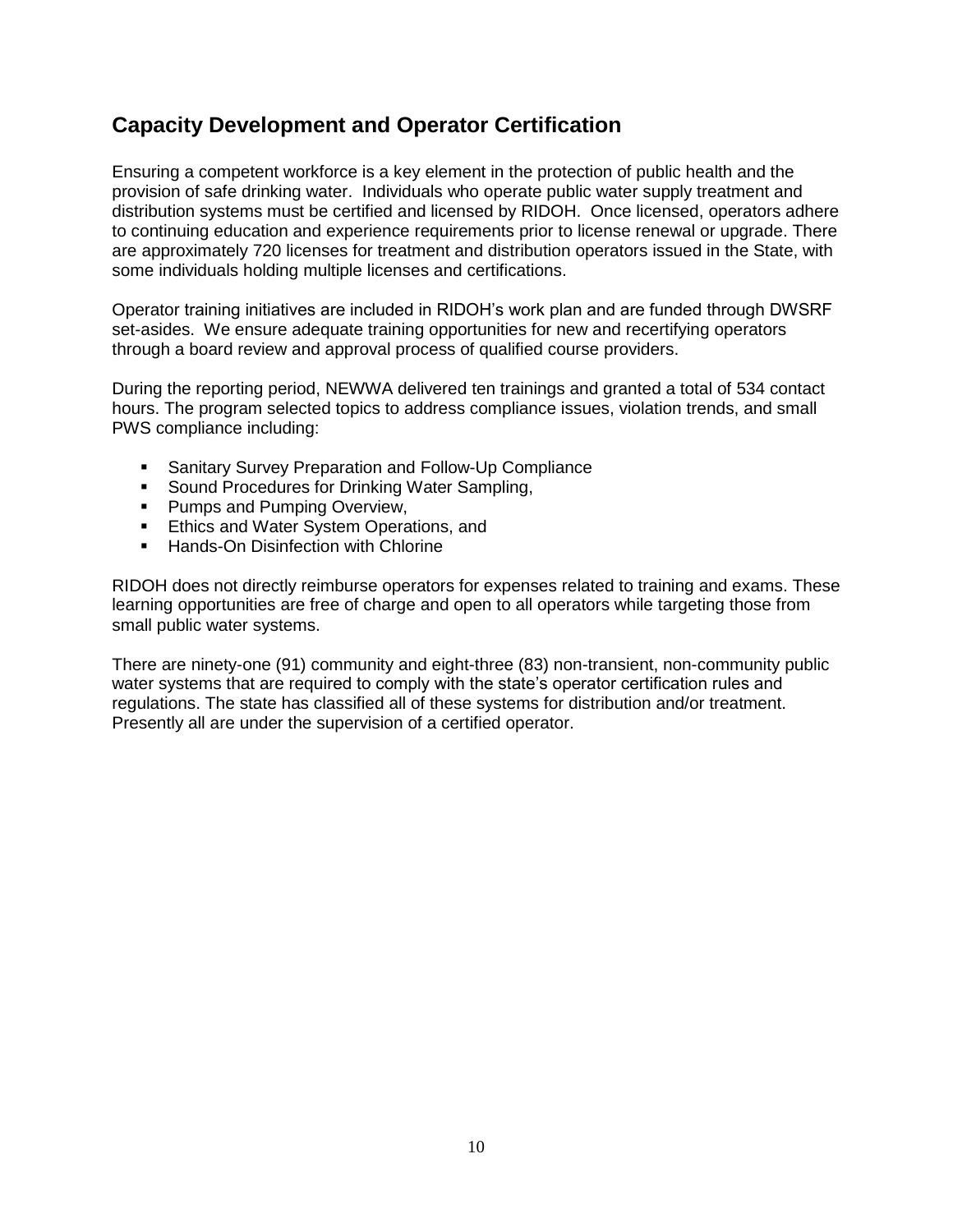#### **Capacity Development and the Drinking Water State Revolving Fund (DWSRF)**

Capacity development staff partner with DWSRF program staff to develop outreach materials, guidance documents, and system-specific assistance navigating the application process. Through our partnership with the Rhode Island Infrastructure Bank (RIIB), RIDOH implements a marketing and outreach strategy incorporating additional guidance and procedures to streamline the borrowing process and encourage small systems to consider the DWSRF when undertaking infrastructure projects in the future.

Beginning in 2018, the SRF Intended Use Plan (IUP) incorporated allowances for \$100,000 in principal forgiveness for small systems receiving SRF funding. Additional subsidy may be granted based on a system's median household income. To ensure long-term water system sustainability, RIDOH has included additional capacity development requirements into the funding process. These included a Facilities Improvement Plan (FIP) and up to ten hours of financial and managerial training.

RIDOH also offers engineering services to small systems through SRF set-asides.

In 2018, RIDOH approved, and the Rhode Island Infrastructure Bank funded, eight new loans totaling \$69,643,496.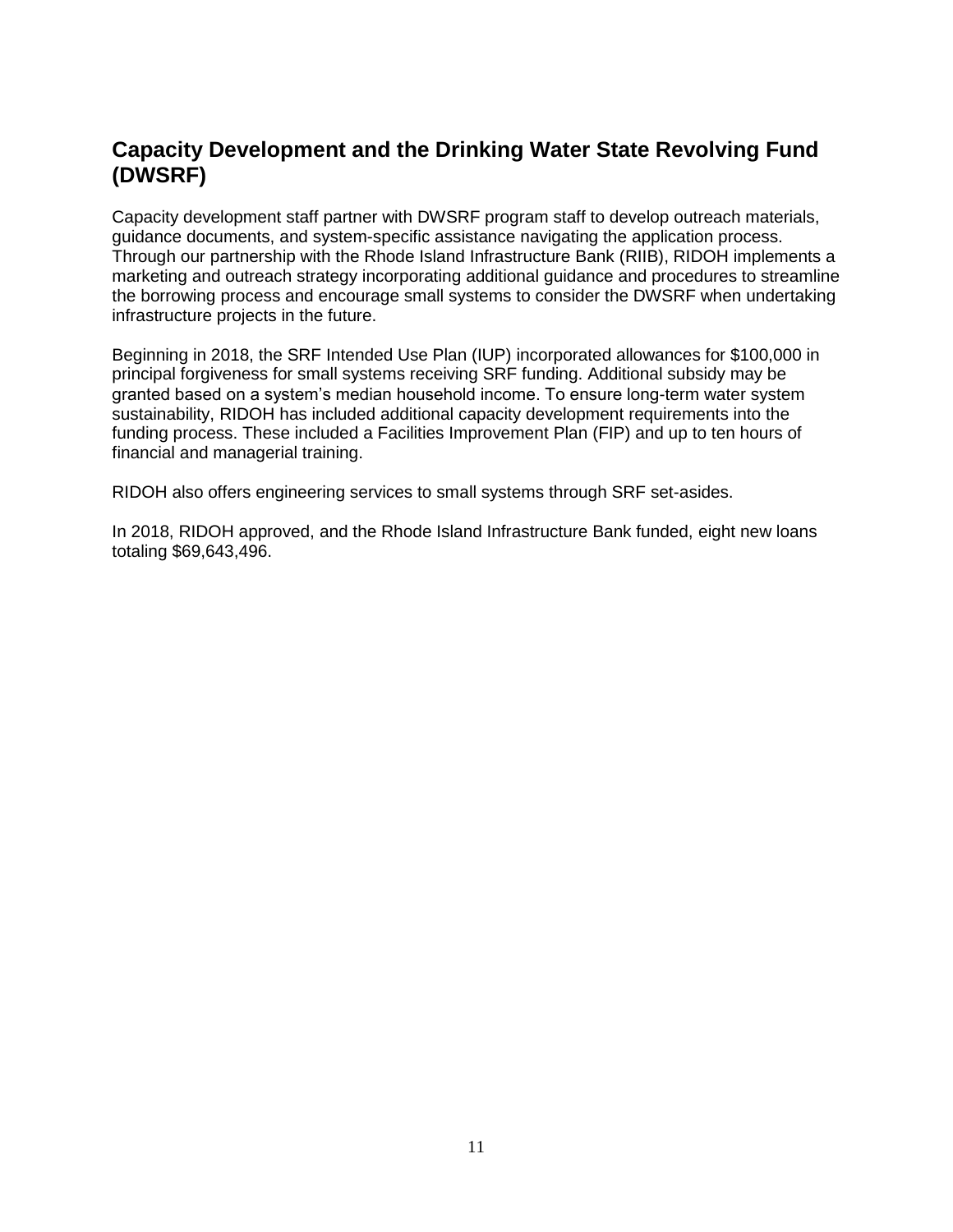## **Strategy Modifications**

There were no modifications to the existing system strategy during the reporting period. A formal review of implementation of the existing strategy was not conducted during the reporting period.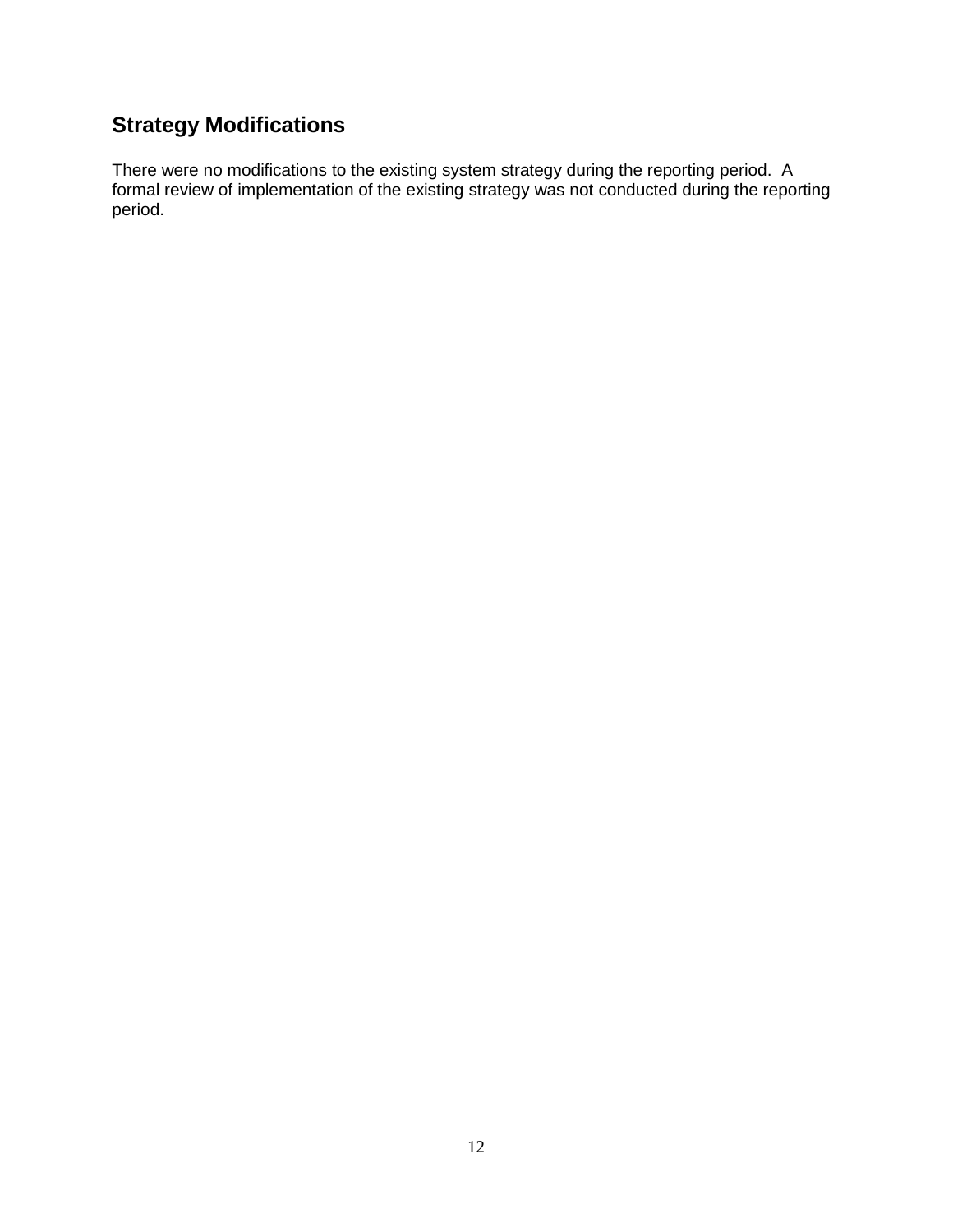#### **Conclusion**

More than 18 years have elapsed since Rhode Island has instituted its Capacity Development Strategy. The Strategy provides the framework for RIDOH and the Center for Drinking Water Quality to identify unique approaches that would facilitate the continuous sharing of knowledge and development of tools that have become so important to the provision of safe drinking water and sustainable water systems in our state.

This report has described the activities of each component of the Capacity Development Program. Realizing that challenges are different for each type of public water system, RIDOH, our industry peers, and our partners at the EPA have taken steps to identify these challenges.

Together, we aim to ensure that the programs we currently have in place continue to successfully address the needs of our systems, and the assistance we provide in the future is:

- targeted to pro-actively enhancing water system capacity;
- focusing on education and outreach and
- strengthening collaborations between Capacity Development and other drinking water programs.

Together, Capacity Development and all of RIDOH's drinking water programs have had a substantial and positive impact on the health and safety of the people of Rhode Island.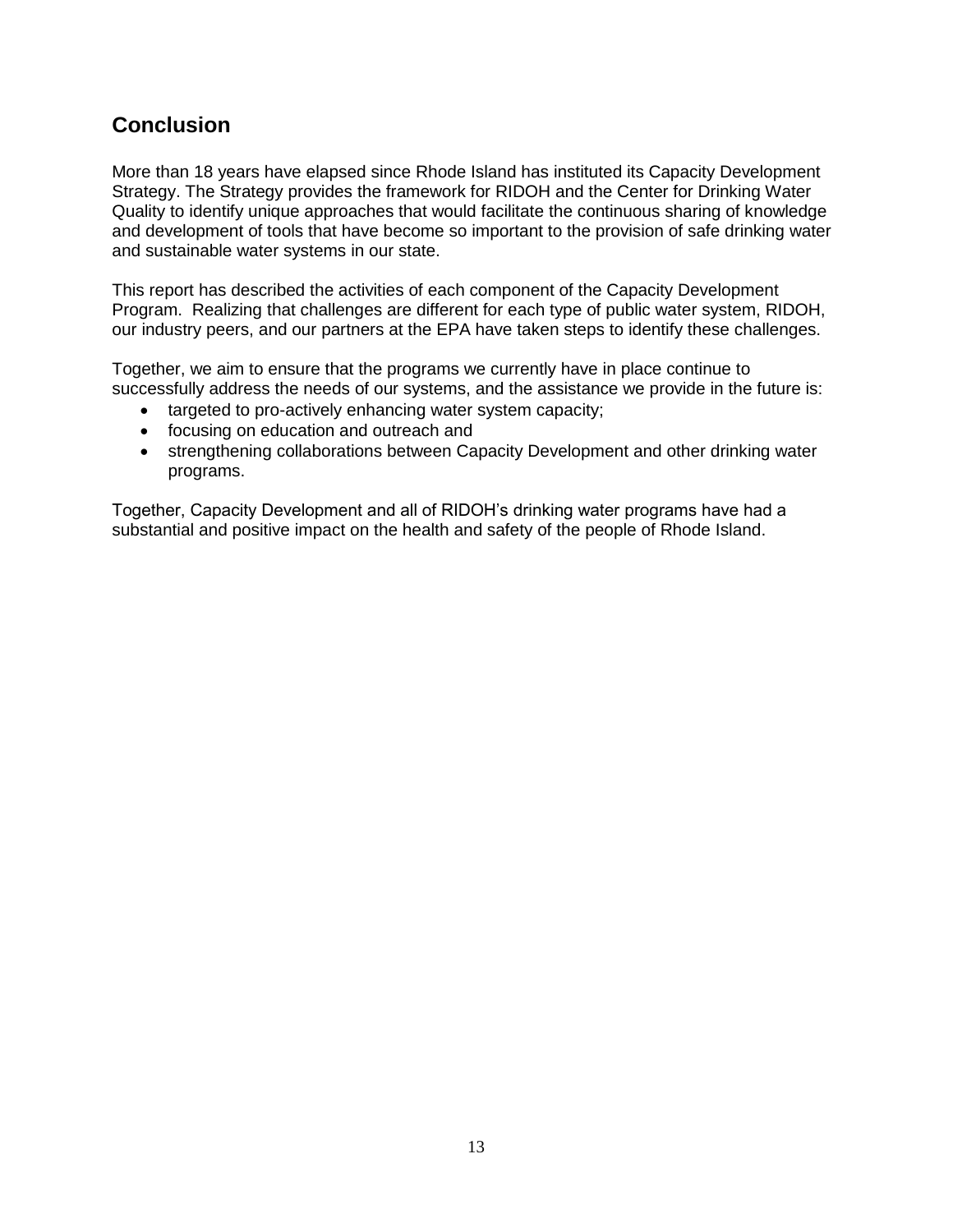### **Appendix A**

New Community (C) and Non-Transient Non-Community (NTNC) Systems Reporting Period—7/1/2016-6/30/2019

| <b>PWS ID#</b> | <b>NAME</b>                      | <b>System Type</b> | <b>ACTIVITY_DATE</b> | <b>POPULATION</b><br><b>COUNT</b> |
|----------------|----------------------------------|--------------------|----------------------|-----------------------------------|
| RI2980474      | DAEDALUS OFFICE PARK             | <b>NTNC</b>        | 07-Aug-17            | 120                               |
| RI2980476      | <b>DOWLING VILLAGE</b>           | <b>NTNC</b>        | 01-Sep-19            | 2500                              |
| RI2980475      | <b>EXETER JOB CORPS CENTER</b>   |                    | 06-Feb-18            | 300                               |
| RI2980473      | <b>HOPKINTON, TOWN OF</b>        | С                  | 11-Mar-19            | 125                               |
| RI2980471      | NEWPORT HOSPITAL - LIFESPAN      | <b>NTNC</b>        | 01-Feb-17            | 981                               |
| RI2980469      | RHODE ISLAND HOSPITAL - LIFESPAN | <b>NTNC</b>        | 06-Jan-17            | 6996                              |
| RI2980478      | ST ELIZABETH MANOR, EAST BAY     |                    | 17-Apr-19            | 220                               |